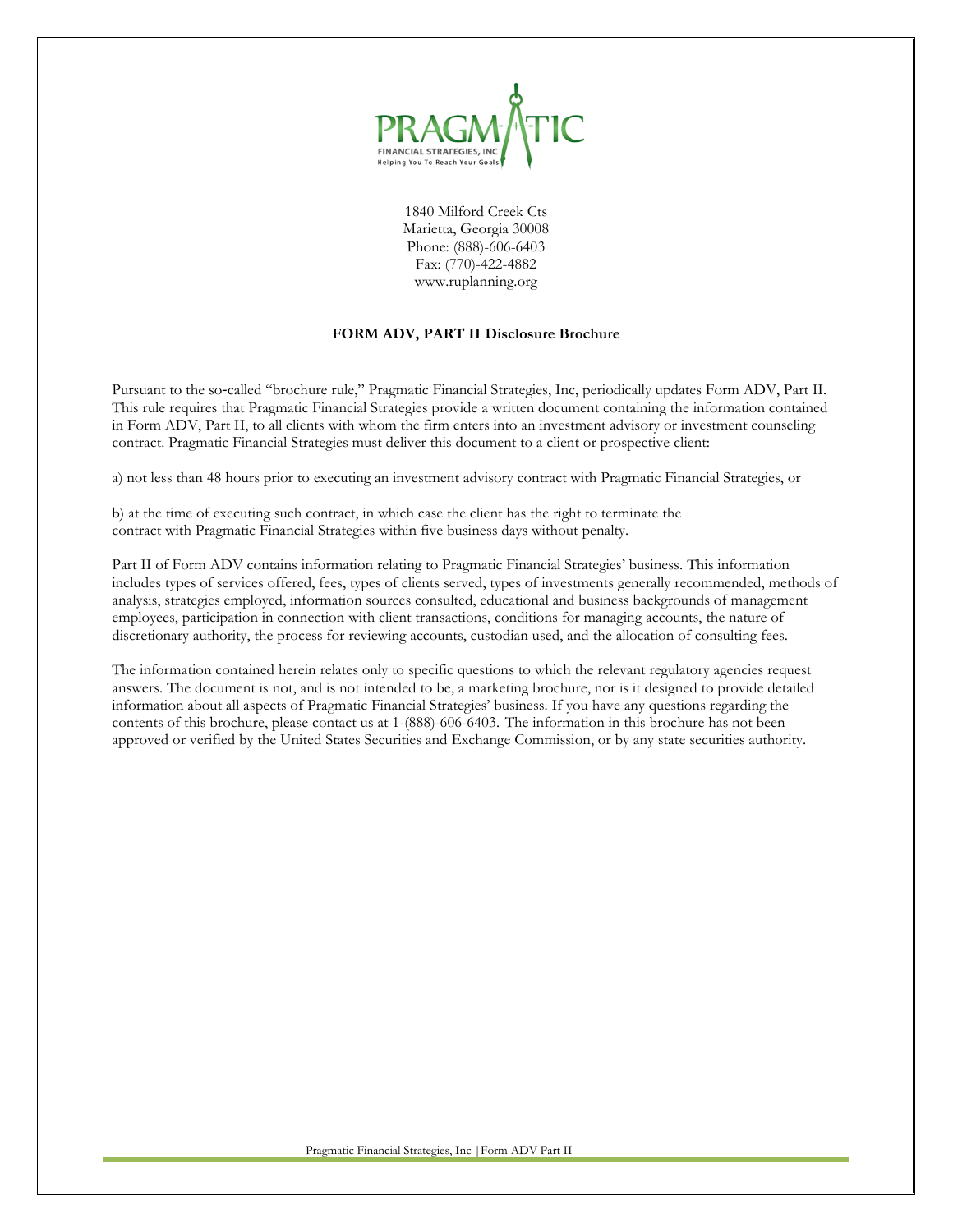# **Table of Contents**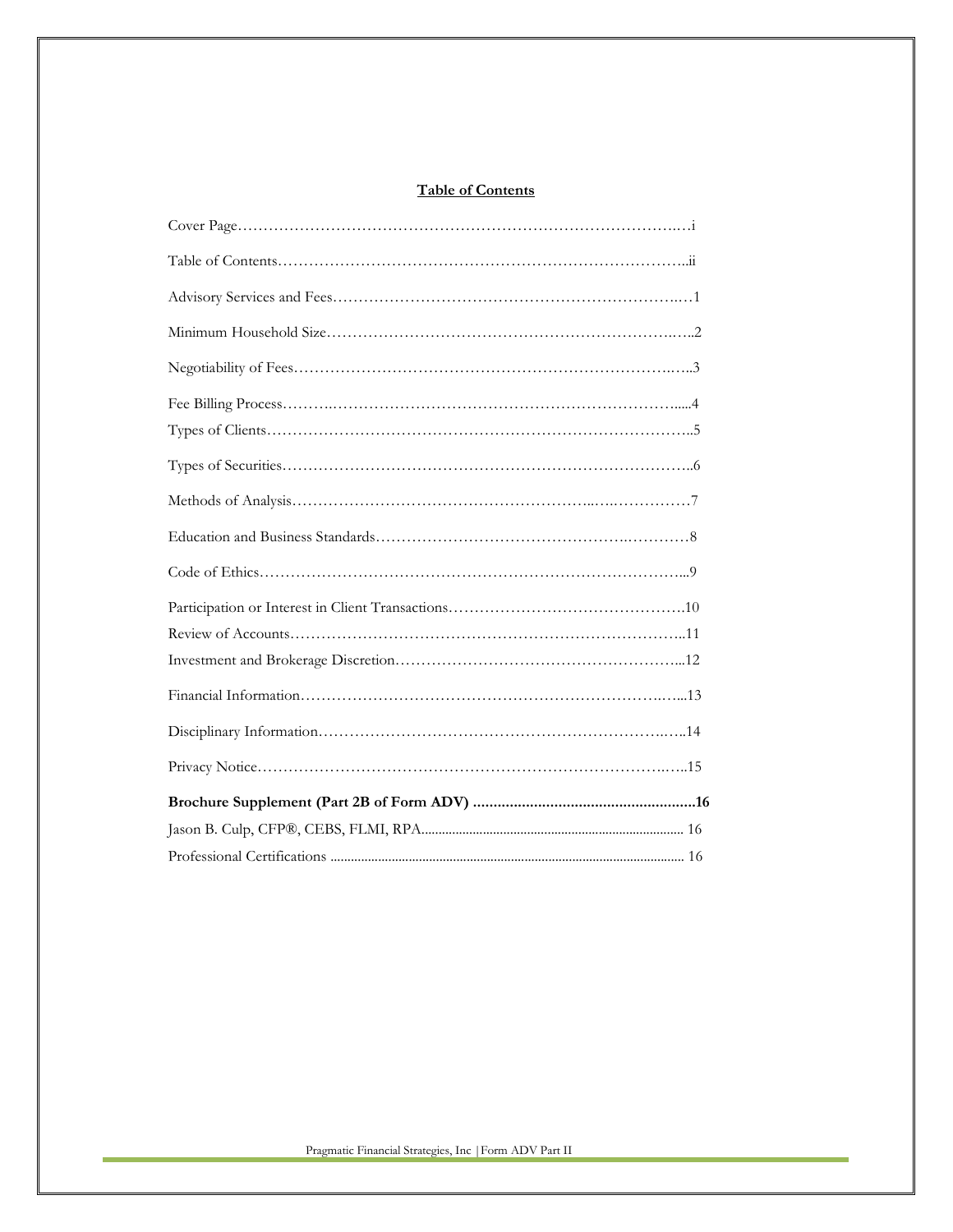#### **Pragmatic Financial Strategies**

6289 Veterans Memorial Hwy #12C Austell, Georgia 30168 **Phone: (888)-606-6403 Fax: (770)-822-4882 [www.ruplanning.org](http://www.ruplanning.org/)**

#### **1. Advisory Services and Fees**

Established in 2009, Pragmatic Financial Strategies is an independent fee only financial planning and registered investment advisory firm located in Marietta, Georgia. As a financial planning firm first; we focus on identifying current resources as a foundation to meeting our client's objectives. We have found that financial success is not always determined by your net worth. We feel that rearrangement of resources in a pragmatic manner can be the driving force for your financial success.

The principal business of Pragmatic Financial Strategies consists of financial planning, tax preparation and investment management to individual clients, small businesses, and families. Advice is offered through consultation with the client and may include: assessing a client's assets and liabilities, income and expenses, risk tolerance, tax exposure, and retirement planning needs. The financial planning process involves a review of a client's personal financial needs and goals for the future, with the objective of creating and implementing a financial plan designed to help each client achieve their financial goals.

Pragmatic Financial Strategies develops financial plans for clients without ongoing investment management. The financial plan may include, but is not limited to: a net worth statement; a cash flow statement (aka, a budget); a review of investment accounts, including reviewing asset allocation and offering repositioning recommendations; strategic tax planning; a review of retirement accounts and plans including recommendations; a review of insurance policies and recommendations for changes, if necessary; one or more retirement scenarios; estate planning review and recommendations; and education planning with funding recommendations. Detailed investment advice and specific recommendations may be offered as part of a financial plan. Implementation of the recommendations is at the discretion of the client.

The fee for a financial plan is typically estimated based upon the facts known at the start of the engagement. The fee range for a financial plan is usually between \$500 and \$5,500 and depends on the client's situation. The fee is based upon an hourly billing rate of \$125, and is generally negotiable depending on services. In the event that the client's financial planning needs are substantially different than understood at the initial meeting, more time than initially estimated may be needed to complete the planning process. For example, some clients may wish to evaluate a variety of future scenarios, which takes additional time, and thus may involve more planning time and cost. After delivery of a financial plan, future face-to-face meetings may be scheduled at the client's preference. Follow up planning is also billed at the rate of \$125 per hour if provided on a non-retained basis.

Pragmatic Financial Strategies is strictly a fee-only financial planning and investment management firm. Pragmatic Financial Strategies does not sell annuities, insurance, stocks, bonds, mutual funds, limited partnerships, or other commissioned products. Pragmatic Financial Strategies is not directly affiliated with entities that sell financial products or securities. No commissions in any form are accepted through our firm. No finder's fees are accepted. Investment advice is offered, with the client making the final decision on investment selection unless discretionary authority is provided. Pragmatic Financial Strategies does not act as a custodian of client assets. The client always maintains asset control. Pragmatic Financial Strategies employs principals that have non discretionary and discretionary authority to places trades for clients under a signed investment advisory agreement.

A written evaluation of each client's initial situation is provided to the client, generally in the form of a net worth statement. Periodic reviews may be conducted to communicate reminders of the specific courses of action that need to be taken. Other professionals (e.g., lawyers, accountants, insurance agents, etc.) may be engaged directly by the client on an as-needed basis. Conflicts of interest will be disclosed to the client in the unlikely event they should occur. An initial meeting, which may be by telephone, is free of charge and is considered an exploratory interview to determine the extent to which financial planning and investment management may be beneficial to the client.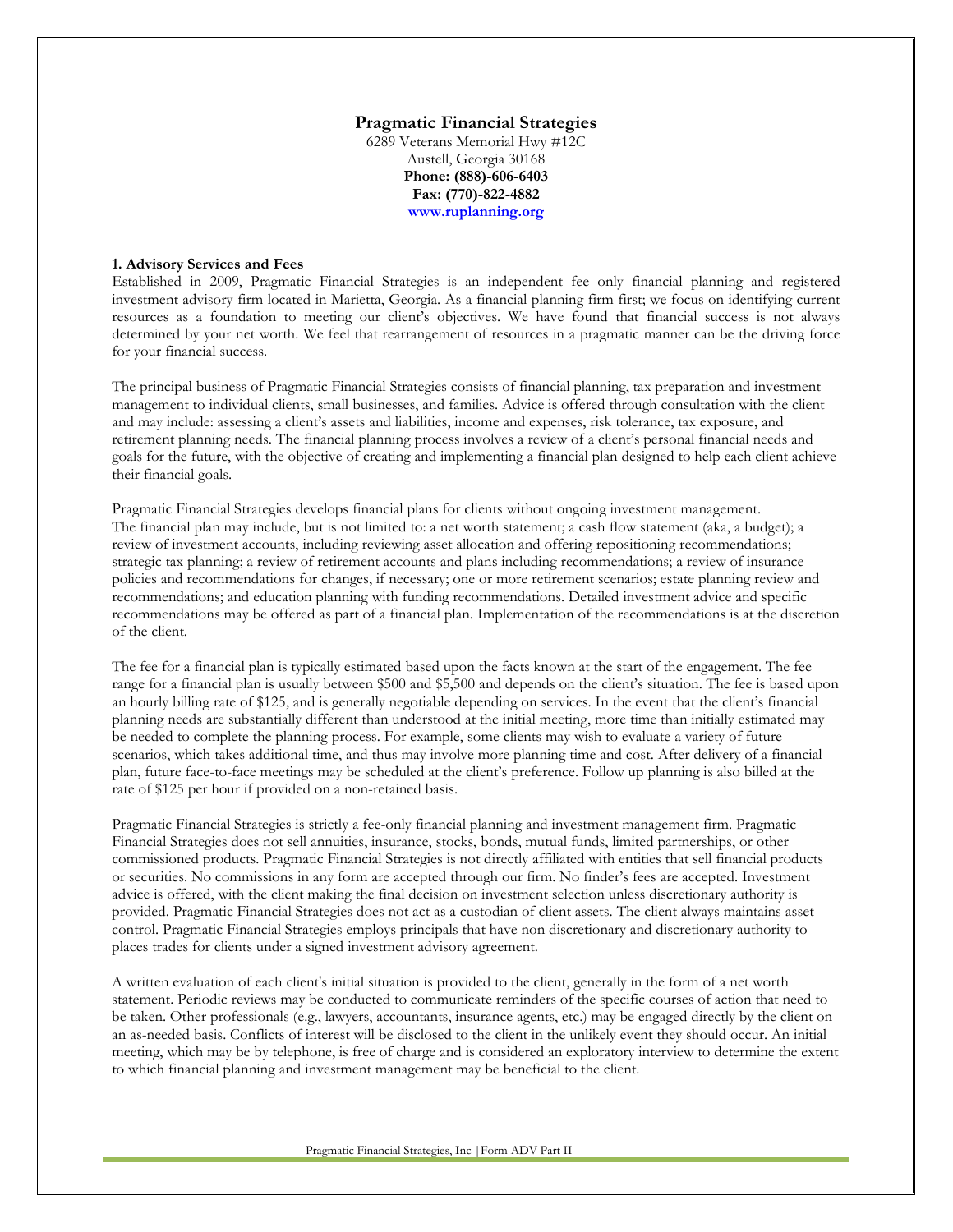The specific manner in which fees are charged by Pragmatic Financial Strategies is established in a client's written investment advisory agreement. The annual fee for investment advisory services are subject to be charged as a percentage of assets under management percentage of household income depending on your situation.

The Investment Management Agreement is an ongoing agreement and constant adjustments are required, the length of service to the client is at the client's discretion. The client or the investment consultant may terminate an agreement by written notice to the other party. At termination, fees will be billed on a pro rata basis for the portion of the quarter completed under the AUM option. The portfolio value at the completion of the prior full billing quarter is used as the basis for the fee computation, adjusted for the number of days during the billing quarter prior to termination.

Each month, you will receive a statement directly from your custodian showing all transactions, positions and credits / debits into or from your account; the statements after the quarter end will reflect these transactions, including the advisory fee paid by you to us under the AUM option.

Certain clients of Pragmatic Financial Strategies with pre-existing relationships may initially be charged fees which are more or less than similar firms of the same size. With regards to retirement related accounts and certain other accounts, the quarterly fees may be less, depending upon a number of factors, including portfolio size, length of employment and relationship to the employee.

### **2. Minimum Household Size and Annual Fee Minimums and Maximums**

No minimum account size is identified for clients who are both Financial Planning and Investment Management clients. Instead, for accounts less than 100,000 a minimum charge of 1% per annum is applied. The officers of Pragmatic Financial Strategies have the discretion to waive the account minimums.

#### **3. Negotiability of Fees**

To ensure the equal treatment of all clients, Pragmatic Financial Strategies' fees are generally negotiable. We reserve the right to negotiate fees for clients who have an engagement with us for comprehensive financial planning and tax preparation as well.

#### **4. Fee Billing Process**

Investment management fees are billed quarterly, in arrears, meaning that clients are invoiced after the three-month billing period has ended during the second billing cycle. Payment in full is expected upon invoice presentation. Fees are typically deducted from a designated client account to facilitate payment. The client must consent in advance to direct debiting of her/his investment account or personal account. Fees for financial plans or hourly consultations are billed upon completion, with the fee due upon billing.

Custodians may charge transaction fees on purchases or sales of certain mutual funds and exchange-traded funds. These transaction charges are usually small and incidental to the purchase or sale of a security. The selection of the security is more important than the nominal fee that the custodian charges to buy or sell the security. Mutual funds and Exchange Traded Funds generally charge a management fee for their services as investment managers. The management fee is called an expense ratio. For example, an expense ratio of 0.35 means that the mutual fund company charges 0.35% for their services. These fees are in addition to the fees paid by you to Pragmatic Financial Strategies under the AUM option. Performance figures quoted by mutual fund companies in various publications and websites are after their fees have been deducted, so are the net investment returns an investor receives.

#### **5. Types of Clients**

Pragmatic Financial Strategies offers investment management services to individuals, families, and businesses.

#### **6. Types of Securities**

Pragmatic Financial Strategies provides investment counseling based on our clients goals and objectives. Depending on the return needed to meet those objectives Pragmatic Financial Strategies may recommend the following:

- exchange-listed,
- over-the counter
- foreign-issuer securities
- corporate debt securities
- municipal securities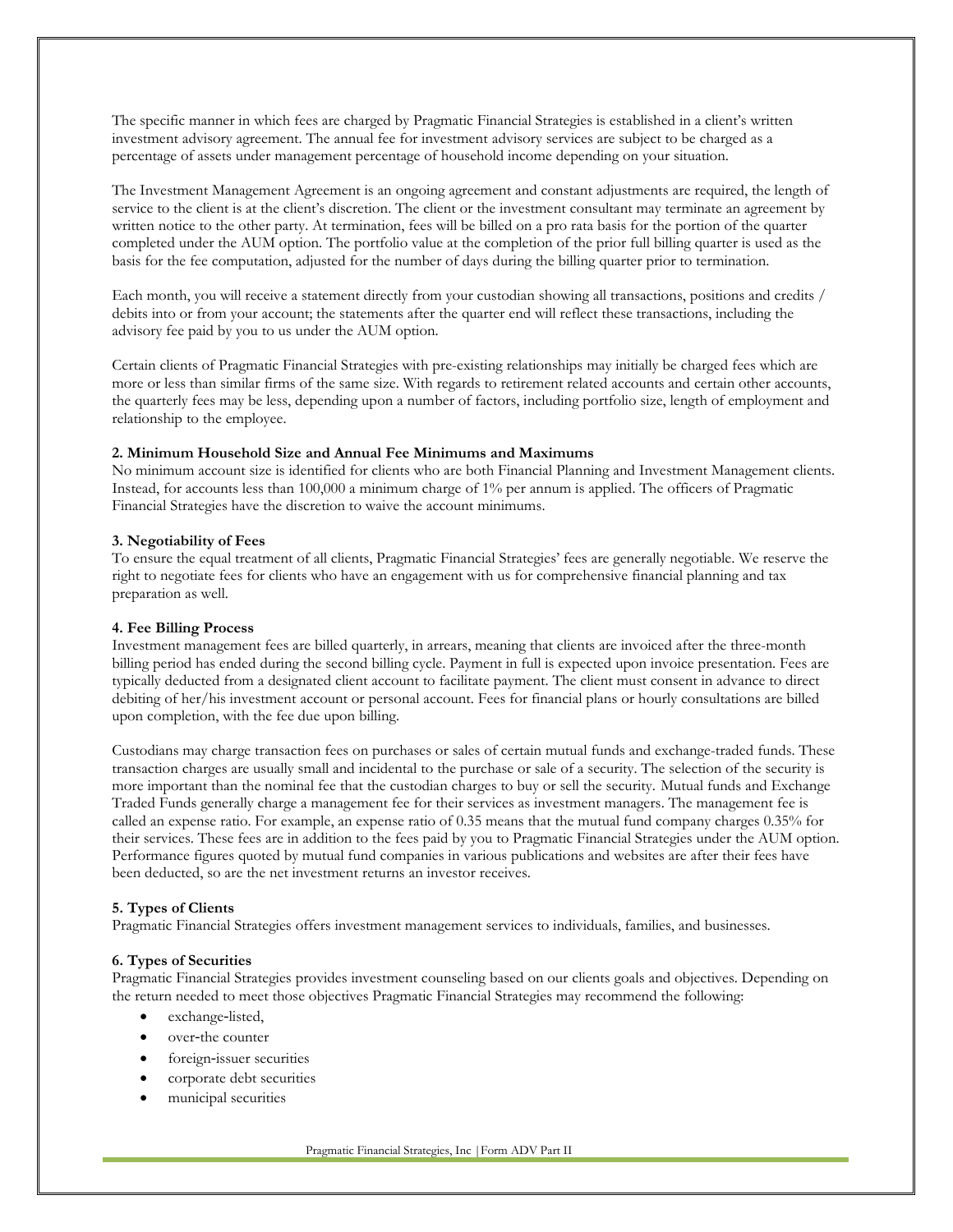- United States government securities
- Mutual fund shares.
- **Annuities**

### **7. Methods of Analysis, Sources of Information, and Investment Strategies**

Pragmatic Financial Strategies focuses on a strategic asset allocation approach centered on your goals, objectives, and risk tolerance. We may use a combination of technical and fundamental methods to assess risks and opportunities in the capital markets. Fundamental data helps us identify companies, industries, and sectors with compelling financial characteristics. Technical data help us identify securities with attractive supply demand characteristics.

Throughout our investment management process, we review numerous sources of information: financial newspapers and magazines; inspections of corporate activities; research materials prepared by others; corporate rating services; annual reports, prospectuses, and filings with the SEC; and company press releases.

Asset allocation is the relative mix of cash, fixed income and equity securities suitable for a client's investment portfolio. Pragmatic Financial Strategies believes investment risk is lessened when a portfolio is diversified. Diversification is a disciplined long-term investment strategy that helps prevent overexposure to asset classes or specific securities or identify a fitting time when exposure to an undervalued asset class or security may be present. We combine asset allocation with diversification to ensure a client's portfolio will be managed in a prudent manner. We then implement the strategy to achieve the client's investment objectives. Although strategies may be changed if necessary, adhering to the investment policy statement over the determined time horizon seeks to provide enhanced portfolio returns with reduced volatility. Our approach to investing is also centered on diversification of your portfolio among uncorrelated assets. This approach allows for greater diversification, greater efficiencies, and lower risk. Each client's situation differs based on assets under management and as such Pragmatic Financial Strategies may or may not utilize mutual funds in your portfolio

#### **8. Education and Business Standards**

Pragmatic Financial Strategies requires any officer or employee who determines or gives investment advice to clients to demonstrate clear command of the firm's investment discipline, its principles and implementation, and its suitability for clients. Pragmatic Financial Strategies takes its fiduciary responsibilities very seriously, and ensures to the maximum possible extent that its professionals meet high standards of financial sophistication as evidenced by education and/or experience.

### **9. Code of Ethics**

The Pragmatic Financial Strategies Code of Ethics is very important to our company. All investment advisory services will be delivered in accordance with the following standard of care:

- Integrity
- Objectivity
- Competence
- **Fairness**
- **Confidentiality**
- Professionalism
- Diligence

#### **10. Participation or Interest in Client Transactions**

From time to time, Pragmatic Financial Strategies' officers invest alongside the firm's clients, both to align the interests of firm personnel and firm clients and as an expression of confidence in our investing philosophy. In order to ensure that Pragmatic Financial Strategies personnel never "trade ahead" of their clients, the firm requires all trading in specific positions for officer and employee accounts to come *after* the analogous trades are executed for client accounts. Given that the firm may establish (or close) client positions in particular securities over multiple trading days, Pragmatic Financial Strategies' prohibition on trading ahead refers not only to intraday sequence but across days as well, sometimes even weeks. Firm personnel communicate freely and frequently among themselves in order to ensure the application of these important restrictions.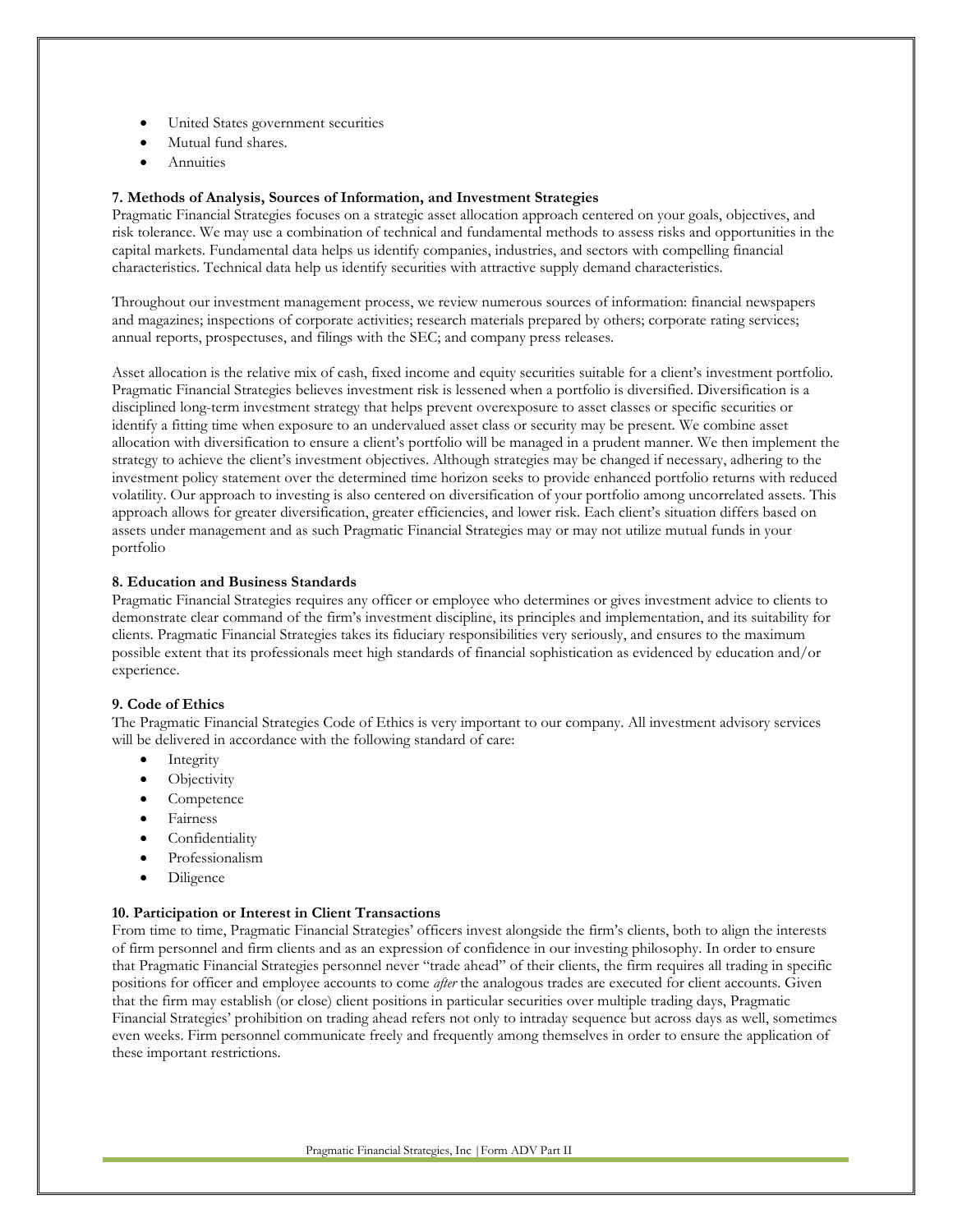### **11. Review of Accounts**

We regularly review client accounts on a daily, monthly, quarterly, semi-annual, and annual basis. While the nature of each review is somewhat different, they are purposefully designed to ensure each account is maintained in accordance with a client's goals and objectives or investment policy statement. These reviews effectively identify any issues that may require immediate attention. Should such an instance occur, appropriate actions are taken as necessary. Accounts are reviewed by Jason B. Culp CFP®, Founder & CEO

### Daily:

Confirm and reconcile all account activity between internal reporting system and custodian reported transactions.

### Monthly:

- Compare asset allocation vs. target; reallocate as necessary
- Identify concentrated positions; reduce as necessary
- Identify large fluctuations in bond prices; take action as necessary
- Reconcile any ending monthly balance differences between internal reporting system and custodian reported amounts
- Assess that an account's appreciation/depreciation is reasonable and in situations where it is not identify reasons for deviation and take action as necessary
- Verify all withdrawals are supported by client requests

#### Quarterly:

Evaluate performance vs. relevant benchmark(s), determine cause for deviations (positive or negative) and, as appropriate, develop internal recommendations for potential portfolio changes. We evaluate accounts in aggregate and the individual holdings for compliance with stated goals or Investment Policy Statements (IPS). Departures, if any, from the client's goals or IPS will be identified and a suitable recommendation to resolve the issue(s) implemented.

#### Semi-Annual/Annual:

This account review is an integrated and comprehensive evaluation of client portfolios. We consider the results of reviews conducted during the last month and quarter along with meetings and discussions with the client. With this information and the client's prospective needs understood, we carefully examine any pending or proposed strategic changes to the investment portfolio.

In addition to the reviews listed above, portfolio evaluations may also arise in response to changing client circumstances, goals and objectives or current market conditions. Reports are furnished to our clients on a quarterly basis by our contracted custodian. These reports may include performance for the most recent quarter, YTD, trailing 12 months, 3 year, 5 year and since inception periods (as applicable). For comparison purposes, performance is reported along with relevant and appropriate benchmarks. Additionally, the reports include current data regarding client accounts as of the report date – asset allocation, diversification metrics, fixed income ratings; asset balances per account and in the aggregate, and aggregate quarterly account activity.

#### **12. Investment and Brokerage Discretion**

Pragmatic Financial Strategies manages client accounts on a discretionary and non discretionary basis. The firm's discretion in portfolio management is guided by our investment discipline. Pragmatic Financial Strategies uses BNY Mellon/Pershing, LLC as its custodian for private client assets. The firm has chosen this custodian on the basis of its reasonable, straightforward management structure, integrity, and financial stability. Pragmatic Financial Strategies benefits from certain services and information provided to the firm by Shareholder Services Group our third party custodian but we do not have discretion as to the trade fees our clients pay on certain transactions.

As a function of Pragmatic Financial Strategies choosing BNY Mellon/Pershing LLC as the custodian for its private clientsʹ assets, the firm enjoys access to certain research reports to which we might not otherwise have access. The availability of these reports is in no way a function of the number or type of trades the firm executes on behalf of its clients. Pragmatic Financial Strategies receives no cash benefits from Pershing LLC.

#### **13. Financial Information**

Pragmatic Financial Strategies does not have any financial commitment that impairs its ability to meet contractual and fiduciary commitments to clients, and has not been the subject of a bankruptcy proceeding.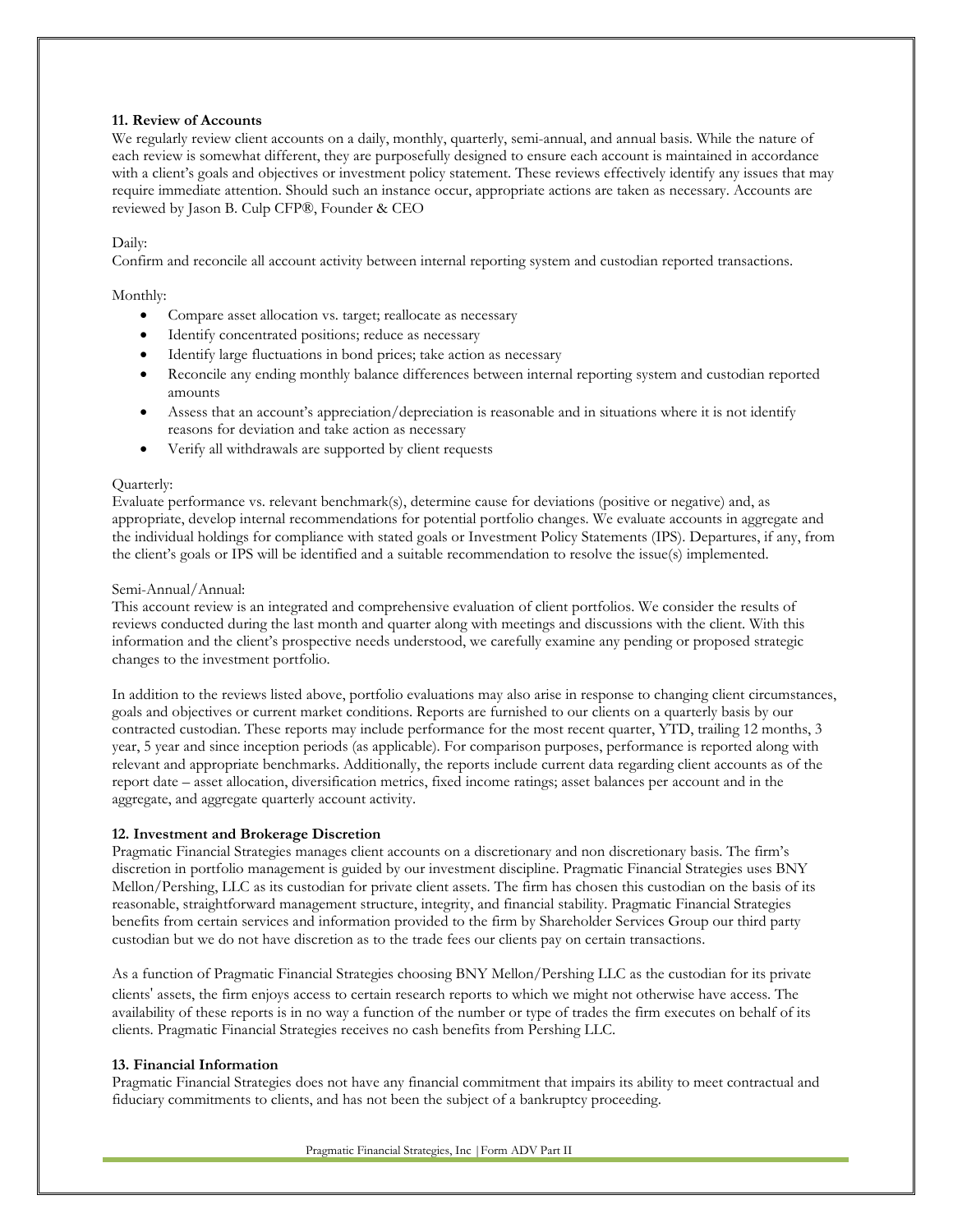### **14. Disciplinary Information**

Pragmatic Financial Strategies has never been the subject of an investment related regulatory or legal complaint. To the best of our knowledge, no employee has ever been the subject of an investment related regulatory complaint or litigation.

### **15. Privacy Notice**

Pragmatic Financial Strategies has adopted policies in order to safeguard the personal information of the firm's clients, their families, their businesses, and other related entities. Pragmatic Financial Strategies' client relationships are deeply personal. We assist our clients with the management of private wealth. As a Pragmatic Financial Strategies client, you entrust us with detailed personal information concerning yourself, your family, your investments, your business, and your estate and financial planning. Maintaining the security of confidential client information is a top priority for Pragmatic Financial Strategies. This privacy notice explains the firm's collection, use, retention, and disclosure of information about you and others in your household.

### **How We Gather Information**

In order to deliver suitable financial planning, tax, and investment advice, Pragmatic Financial Strategies necessarily collects and stores or archives detailed information about the firm's clients. The types of information we collect include, but are not limited to: names; residential, postal, and business addresses; phone numbers and e‐mail addresses; Social Security numbers, including those of family members; detailed financial information including income, tax status and history, net worth data, and asset lists; insurance and estate planning documents; and other personal, household, and business information.

To develop and deliver a suitable financial planning and investment counseling program, Pragmatic Financial Strategies gathers information from a combination of the following sources: client profile forms; bank, brokerage, and trust account statements; financial and estate planning documents; interviews with you, with members of your household, and with trusted advisors such as your accountant, attorney, financial planner, estate planning professional, or broker; transactions we execute on your behalf; and information we receive from you in written, telephonic, or electronic form.

#### **Our Client Privacy Policy**

Pragmatic Financial Strategies serves as a fiduciary for its investment counseling clients. In that important capacity, we protect personal information by maintaining physical, electronic, and procedural safeguards that meet or exceed applicable law. We do not sell, share, or divulge confidential information pertaining to Pragmatic Financial Strategies clients to any unaffiliated third party except as outlined in the three categories below. We do disclose, as permitted by law, certain information described above for the purposes outlined below.

# **Disclosure of Information Required to Conduct Business of Clients' Behalf**

In the normal course of conducting business for you and acting as a fiduciary on your behalf, we must necessarily share or disclose some data about you to custodial organizations (which typically also posses detailed information about you as their client), brokerage firms we may select to execute transactions on your behalf, clearing agent firms, and law firms pursuing shareholder class action suits. These organizations have their own privacy and client confidentiality obligations and procedures. You should understand that we would be unable to conduct business on your behalf without disclosing certain limited information about you and your account(s) to these affiliated and unaffiliated third parties.

#### **Disclosure of Information with Your Consent**

In the normal course of Pragmatic Financial Strategies' business, clients routinely ask firm personnel to provide confidential information concerning profit and loss records, asset cost bases, portfolio market value, to accountants, attorneys, and other financial professionals such as planners and brokers. Pragmatic Financial Strategies is always pleased to comply with such requests, but we ask that clients provide written or electronic confirmation of their requests in order to ensure that the release of confidential data complies with the spirit and letter of Regulation S‐P.

### **Disclosure of Information to Legally Empowered Regulatory Entities**

Pragmatic Financial Strategies is subject to registration requirements with the State of Georgia. Regulatory authorities are empowered by law to perform certain audit functions to ensure that Pragmatic Financial Strategies complies with federal, state, and local laws governing Registered Investment Advisors. In the course of performing such audit functions, regulatory authorities may request information concerning Pragmatic Financial Strategies' clients. In complying with such requests, we take all possible steps to ensure that client information is protected and not removed from Pragmatic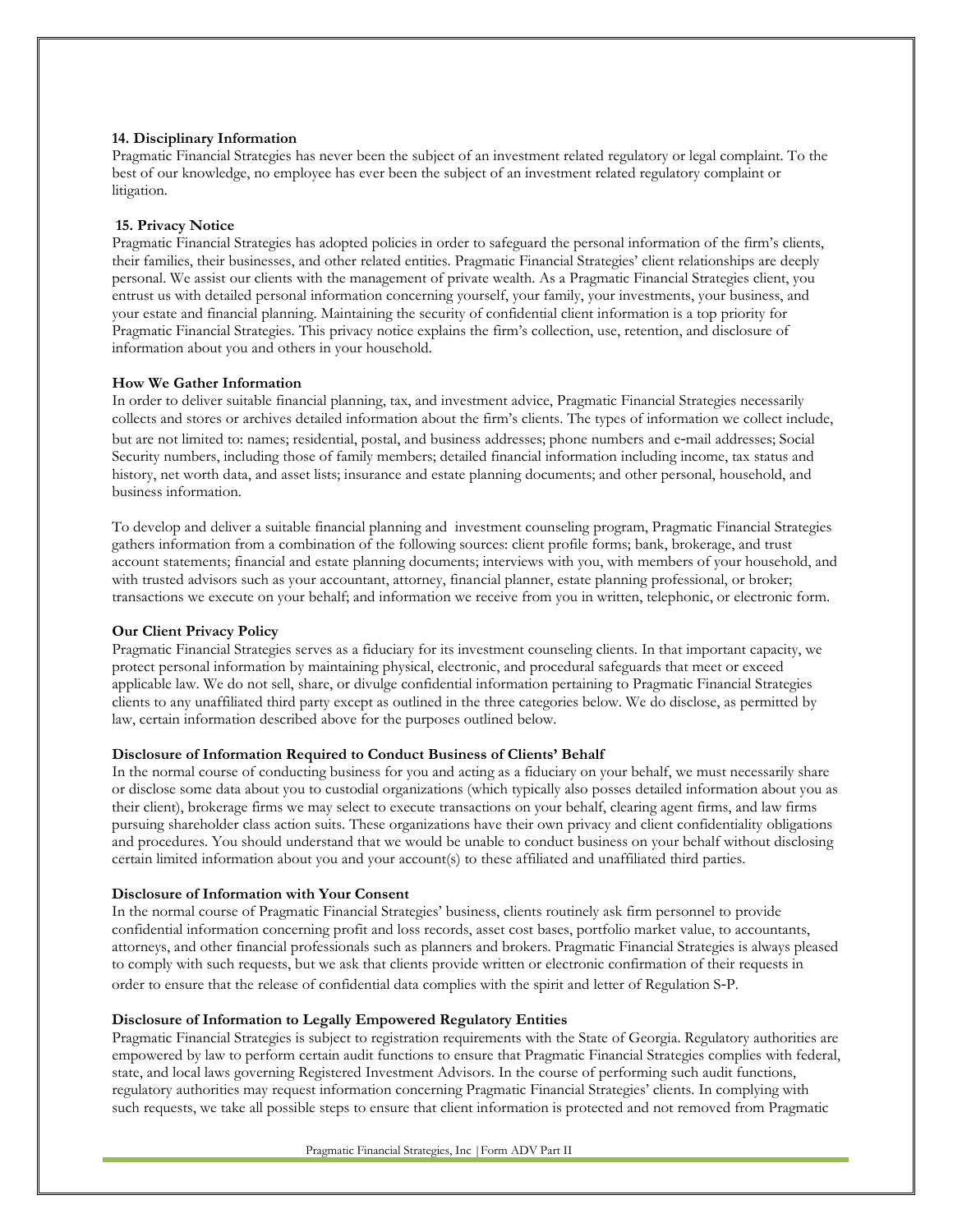Financial Strategies' offices in any form where it might become subject to public disclosure under applicable state and federal laws. Pragmatic Financial Strategies may also be required to provide information about you without your consent, as permitted by law, to respond to a subpoena or court order or in connection with a proposed or actual sale, merger, or transfer of ownership of our firm. As always, you should not hesitate to contact us with any questions or comments concerning this Privacy Notice or the policies, practices, and procedures it describes.

#### **Pragmatic Financial Strategies Client Recordkeeping Policies**

All Pragmatic Financial Strategies clients use a custodial brokerage firm to hold their securities and cash. Any such custodian holds securities, collects (and reinvests, if applicable) dividends and interest, makes disbursements, processes deposits, and handles other routine back‐office functions. All custodians track account activity using proprietary technology and provide regular account statements to clients, unless a client declines such regular statements.

Pragmatic Financial Strategies also tracks client account activity using software provided by our primary custodian. When a client establishes a new account or set of accounts with Pragmatic Financial Strategies, we make a concerted effort to determine the cost basis of the client's current portfolio positions. This information is often provided by clients themselves or their accountant, broker, or financial advisor. Insofar as Pragmatic Financial Strategies depends on third parties to provide accurate cost bases, the firm is not always able to provide clients with complete and accurate capital gain and loss information if and when positions are subsequently liquidated.

As part of the investment management process, Pragmatic Financial Strategies tracks various "corporate actions" such as spinoffs, stock splits, tender offers, etc. The firm makes a concerted effort to maintain accurate account records to provide precise data concerning portfolio performance and tax implications. From time to time Pragmatic Financial Strategies receives notice of class action settlements with companies whose stock or bonds we have purchased for client accounts.

If Pragmatic Financial Strategies purchased the security in question, we assume the responsibility of filing for appropriate recovery on behalf of our clients. If we learn of a suit or settlement concerning securities not purchased by Pragmatic Financial Strategies, but prior to entering into a contract with the client, the client bears the responsibility of filing for recovery. If a client cancels our contract and terminates our advisory relationship, Pragmatic Financial Strategies will no longer be obligated to file for recovery on the client's behalf. Pragmatic Financial Strategies and most custodians accept client instructions, authorizations, and notifications sent by electronic mail. One important exception is that we require signed, original copies of any account transfer forms.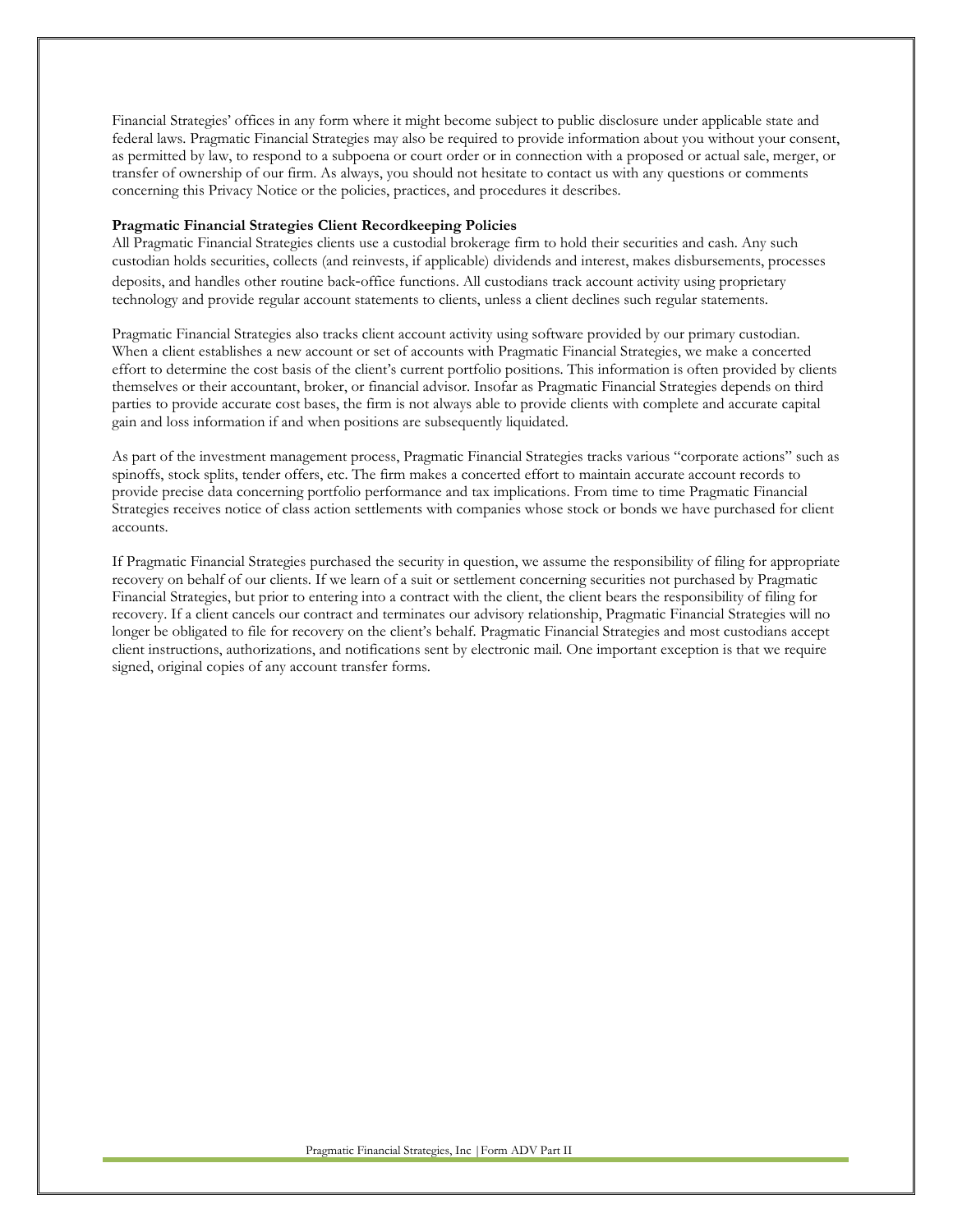### **Brochure Supplement (Part 2B of Form A)**

### **16. Education and Business Background**

#### **Jason B. Culp, Founder & CEO- Senior Private Wealth Advisor** Born 1980

### **Education**

CFA Institute- current CFA Level 1 Candidate 2018 Wharton School of the University of Pennsylvania 2011, Certified Employee Benefit Specialist Program graduate Oglethorpe University, The Professional Financial Planning Program graduate Morehead State University, B.A., 2002

### **Background**

President, Pragmatic Financial Strategies, Inc, 2009‐present Retirement Plan Manager- Board of Regents (University System of Georgia) Teacher/Instructor- Kennesaw State University Certified Financial Planner Program (Insurance Planning)-present Retirement Plan Consultant- contracted for the Army National Guard, Dobbins Air Force Base -2016 –2018 Retirement Plan Manager (NQDC), Infosys *(Client WellsFargo),* 2008-2016 Financial Planner, The AYCO Company, LP, A Goldman Sachs Co., 2006‐2008 Relationship Banker, Washington Mutual Bank, 2004-2006 Sales Manager, Western Southern Life Insurance Co, 2002-2004

### **Certifications**

FLMI, Fellow Life Management Institute - Since 1932 the FLMI designation has been the standard of excellence in the field of insurance operations and financial services.

CEBS, Certified Employee Benefit Specialist - The premier designation in total compensation, considered the standard of excellence in the industry. (CEBS) is a professional designation available in both the United States and Canada that indicates a human resource professional's expertise in employee benefits. The program is overseen by the Wharton School of Business at the University of Pennsylvania and at Dalhousie University in Canada. A certified employee benefit specialist has a vast understanding of compensation structures and plan development.

RPA, Retirement Plan Associate - The program is overseen by the Wharton School of Business at the University of Pennsylvania and at Dalhousie University in Canada. A retirement plan associate has a vast understanding of all aspects of retirement plans both qualified and non-qualified.

CFP®, CERTIFIED FINANCIAL PLANNER™ - The CERTIFIED FINANCIAL PLANNER™, CFP® and federally registered CFP (with flame design) marks (collectively, the "CFP® marks") are professional certification marks granted in the United States by Certified Financial Planner Board of Standards, Inc. ("CFP Board"). The CFP® certification is a voluntary certification; no federal or state law or regulation requires financial planners to hold CFP® certification. It is recognized in the United States and a number of other countries for its (1) high standard of professional education; (2) stringent code of conduct and standards of practice; and (3) ethical requirements that govern professional engagements with clients. Currently, more than 62,000 individuals have obtained CFP® certification in the United States. To attain the right to use the  $CFP^®$  marks, an individual must satisfactorily fulfill the following requirements:

- Education Complete an advanced college-level course of study addressing the financial planning subject areas that CFP Board's studies have determined as necessary for the competent and professional delivery of financial planning services, and attain a Bachelor's Degree from a regionally accredited United States college or university (or its equivalent from a foreign university). CFP Board's financial planning subject areas include insurance planning and risk management, employee benefits planning, investment planning, income tax planning, retirement planning, and estate planning;
- Examination Pass the comprehensive CFP® Certification Examination. The examination, administered in 10 hours over a two-day period, includes case studies and client scenarios designed to test one's ability to correctly diagnose financial planning issues and apply one's knowledge of financial planning to real world circumstances;